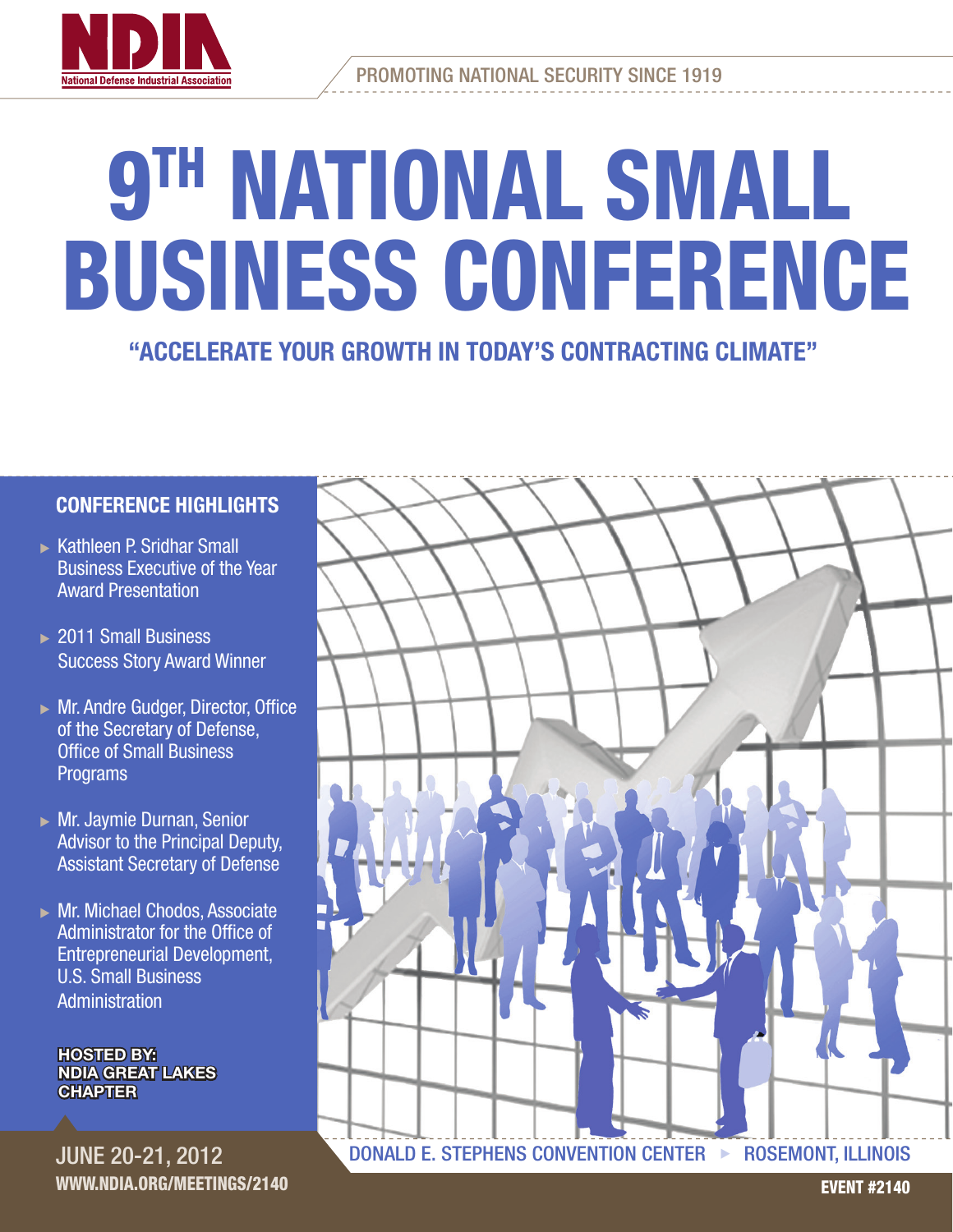# **Tuesday June 19, 2012**

### 12:00 pm - 5:00 pm CONFERENCE REGISTRATION OPEN

12:00 pm - 5:00 pm <br>
EXHIBIT SETUP

Registration will be at the Donald E. Stephens Convention Center

### **Wednesday, June 20, 2012**

| 7:00 am - 7:00 pm     | <b>REGISTRATION OPEN</b>                                                                                                                                                                                                                                                                                  |  |  |
|-----------------------|-----------------------------------------------------------------------------------------------------------------------------------------------------------------------------------------------------------------------------------------------------------------------------------------------------------|--|--|
| 7:00 am - 7:00 pm     | <b>EXHIBIT HALL OPEN</b>                                                                                                                                                                                                                                                                                  |  |  |
| $7:00$ am - 8:00 am   | <b>NETWORKING BREAKFAST</b><br>Located in the Exhibit Hall                                                                                                                                                                                                                                                |  |  |
| 8:00 am - 8:30 am     | <b>WELCOME AND ADMINISTRATIVE REMARKS</b><br>Et Gen Larry Farrell, Jr., USAF (Ret), President and CEO, NDIA<br>Ms. ML Mackey, Chair, Legislative Committee, NDIA; CEO, Beacon<br><b>Interactive Systems</b><br>> Ms. Megan McKinney, Conference Chair; Business Development Manager,<br><b>SupplyCore</b> |  |  |
| $8:30$ am - 9:15 am   | <b>LEGISLATIVE PANEL</b><br>• Hon. Bobby Schilling, Congressman, 17th District of Illinois<br>Ms. ML Mackey, Chair, Legislative Committee, NDIA; CEO, Beacon<br>Interactive Systems<br>• Mr. Pete Steffes, Vice President of Legislative Affairs, NDIA                                                    |  |  |
| $9:15$ am - $9:45$ am | DEFENSE LOGISTICS AGENCY SMALL BUSINESS<br>• Ms. Trish Culbreth, Small Business Specialist, Office of Small Business<br>Programs, Defense Logistics Agency                                                                                                                                                |  |  |
| 9:45 am - 10:15 am    | <b>NETWORKING BREAK</b><br>Located in the Exhibit Hall                                                                                                                                                                                                                                                    |  |  |
| 10:15 am - 11:00 am   | <b>U.S. AIR FORCE MATERIEL COMMAND</b><br>Ms. Carol White, Director, Small Business Program, U.S. Air Force Materiel<br>Command                                                                                                                                                                           |  |  |
| 11:00 am - 11:45 am   | <b>SMALL BUSINESS ADMINISTRATION</b><br>• Mr. Michael Chodos, Associate Administrator for the Office of Entrepreneurial<br>Development, U.S. Small Business Administration                                                                                                                                |  |  |
| 11:45 am - 1:15 pm    | <b>NETWORKING LUNCHEON</b><br>▶ 2011 Small Business Success Story Award Presentation<br>Presented by Ms. Shauna Burrows, Business Development Manager,<br>ORBIS, Inc.                                                                                                                                     |  |  |
| 1:30 pm $-$ 2:00 pm   | <b>DEPARTMENT OF HOMELAND SECURITY</b><br>Ms. Sharon Phillips, Small Business Advocate, U.S. Department of Homeland<br>Security                                                                                                                                                                           |  |  |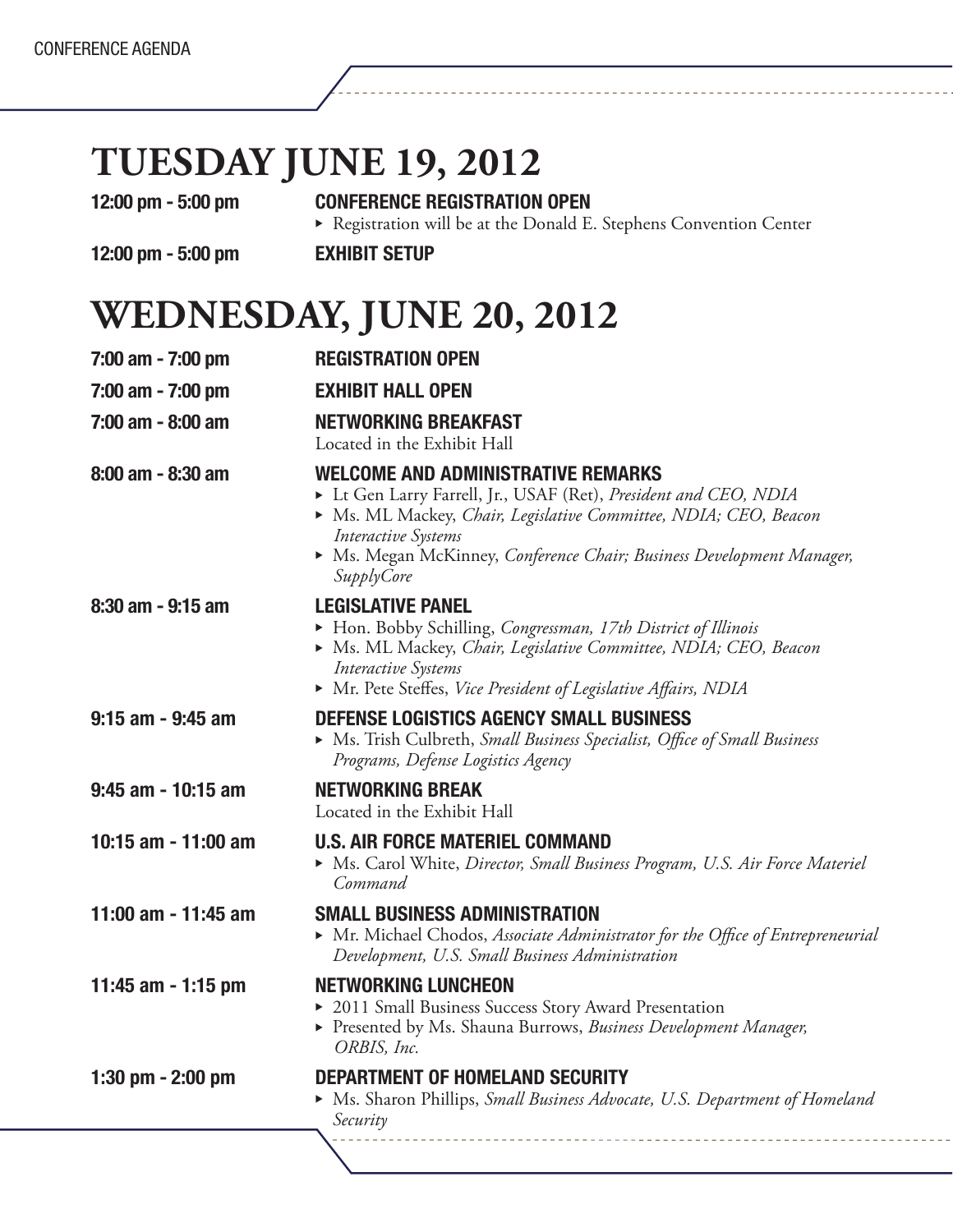### **Wednesday, June 20, 2012 continued**

| 2:00 pm - 2:45 pm     | <b>PROCUREMENT PANEL</b><br>Moderator:<br>Ms. Aina Vilumsons, Executive Director, Wisconsin Institute / WPI                                                                                                                                                                                                                                                                                            |  |  |
|-----------------------|--------------------------------------------------------------------------------------------------------------------------------------------------------------------------------------------------------------------------------------------------------------------------------------------------------------------------------------------------------------------------------------------------------|--|--|
|                       | <b>Panelists:</b><br>▶ Ms. Dianne Wheeler, Small Business Specialist, U.S. Army Sustainment<br>Command<br>• Ms. Maureen Cruz, Business Services Specialist, GSA Federal Acquisition Service<br>Ms. Priscilla Abeyta-Perez, Deputy for Small Business, Army Corps of Engineers                                                                                                                          |  |  |
| $2:45$ pm $-3:15$ pm  | <b>NETWORKING BREAK</b><br>Located in the Exhibit Hall                                                                                                                                                                                                                                                                                                                                                 |  |  |
| $3:15$ pm $-$ 4:00 pm | <b>DEPARTMENT OF DEFENSE SMALL BUSINESS</b><br>• Mr. Andre Gudger, Director, Office of the Secretary of Defense, Office of Small<br><b>Business Programs</b>                                                                                                                                                                                                                                           |  |  |
| $4:00$ pm $- 4:45$ pm | <b>MID TIER ADVOCACY</b><br>• Ms. Tonya Speed, Principal, Washington Premier Consulting, LLC                                                                                                                                                                                                                                                                                                           |  |  |
| 4:45 pm - 5:30 pm     | <b>HOW EXPORT CONTROL REFORM WILL AFFECT SMALL BUSINESS</b><br><b>DEFENSE CONTRACTORS</b><br><b>Panelists:</b><br>• Mr. Stephen Hall, Senior Policy Analyst, Office of Exporter Services, Bureau<br>of Industry and Security, U.S. Department of Commerce<br>Ms. Mary Quach, Export Compliance Specialist, Munitions Control Division,<br>Bureau of Industry and Security, U.S. Department of Commerce |  |  |
| 5:30 pm - 7:00 pm     | <b>NETWORKING RECEPTION</b><br>Located in the Exhibit Hall<br>Hosted by the Great Lakes Chapter                                                                                                                                                                                                                                                                                                        |  |  |

### Thank you to our Conference Committee

#### Chair, NDIA Small Business Division:

Ms. Linda Hillmer, President & CEO, Hillmer, Inc.

#### Committee Members:

- $\triangleright$  Mr. William Capelle, Director of Business Development, VAL-FAB, Inc.
- $\triangleright$  Mr. Paul Darley, President & CEO, W.S. Darley and Company
- <sup>u</sup> Mr. Richard Deschauer, Director of Contracts & Compliances, DRS Power & Control Technologies, Inc.
- $\triangleright$  Ms. Patty Jelen, Marketing Manager, Navistar Defense, LLC
- Conference Chair:
- $\triangleright$  Ms. Megan McKinney, Business Development Manager, SupplyCore, Inc.
- $\triangleright$  Mr. Dain Sundstedt, Marketing Specialist, SupplyCore, Inc.
- $\triangleright$  Ms. Ally Veres, Government Sales Division, AEG
- $\triangleright$  Ms. Aina Vilumsons, Executive Director, Wisconsin Procurement Institute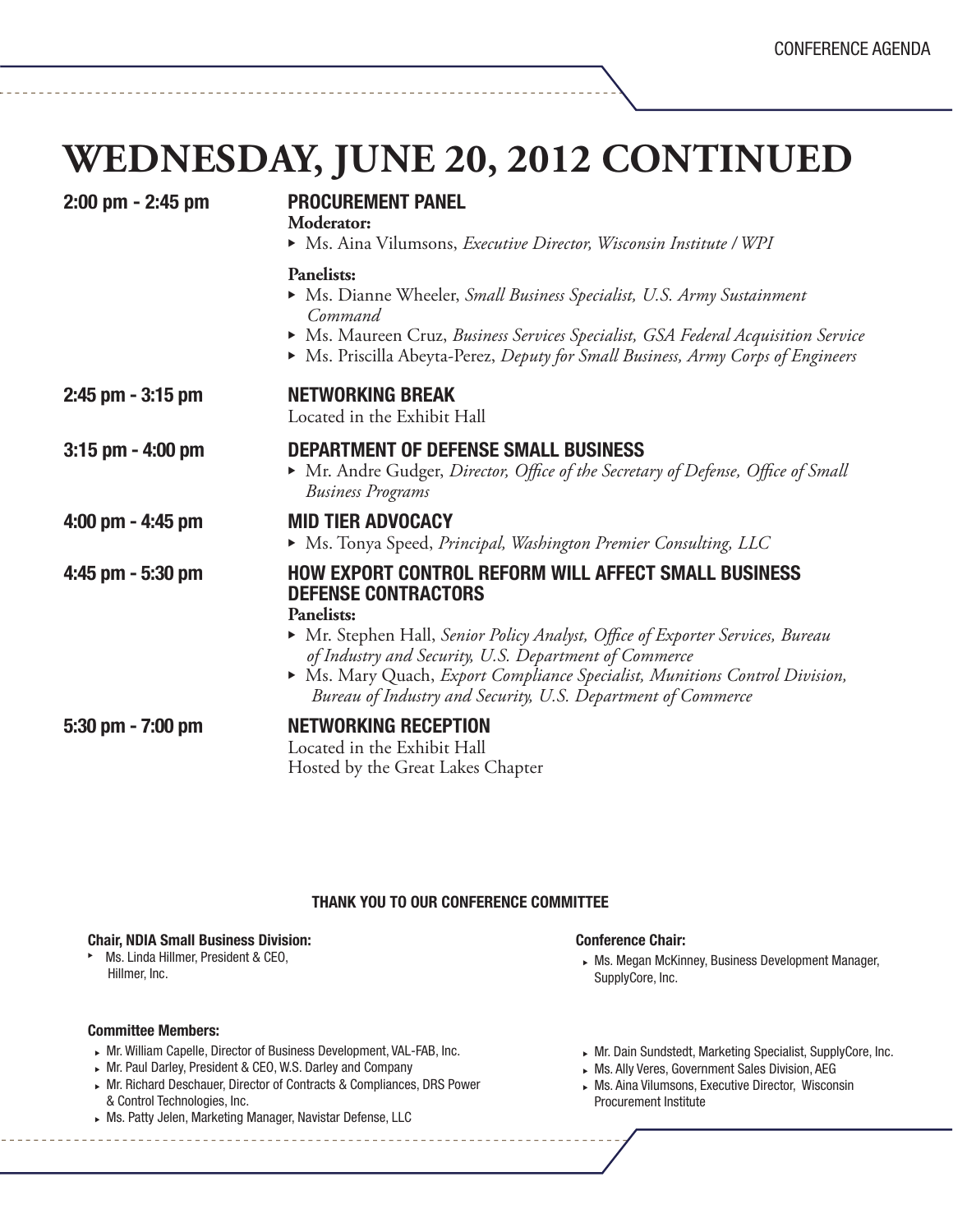# **Thursday, June 21, 2012**

| 7:00 am - 5:00 pm    | <b>REGISTRATION OPEN</b>                                                                                                                                                                                                                                                                                                                                                                                                                                                                                                                                                                                                                                                                        |  |  |
|----------------------|-------------------------------------------------------------------------------------------------------------------------------------------------------------------------------------------------------------------------------------------------------------------------------------------------------------------------------------------------------------------------------------------------------------------------------------------------------------------------------------------------------------------------------------------------------------------------------------------------------------------------------------------------------------------------------------------------|--|--|
| 7:00 am - 2:45 pm    | <b>EXHIBIT HALL OPEN</b>                                                                                                                                                                                                                                                                                                                                                                                                                                                                                                                                                                                                                                                                        |  |  |
| 7:00 am - 8:00 am    | <b>NETWORKING BREAKFAST</b><br>Located in the Exhibit Hall                                                                                                                                                                                                                                                                                                                                                                                                                                                                                                                                                                                                                                      |  |  |
| $8:00$ am $-8:30$ am | <b>OPENING REMARKS</b><br>• Ms. Megan McKinney, Conference Chair; Business Development Manager,<br><i>SupplyCore</i>                                                                                                                                                                                                                                                                                                                                                                                                                                                                                                                                                                            |  |  |
| 8:30 am - 9:15 am    | <b>NAVY 2012-2013 OUTLOOK</b><br>Captain Randall Lynch, USN, Commanding Officer, Naval Station Great Lakes                                                                                                                                                                                                                                                                                                                                                                                                                                                                                                                                                                                      |  |  |
| 9:15 am - 10:00 am   | <b>ASC &amp; EAGLE</b><br>Mr. Craig Behne, Deputy Director for Field Support, U.S. Army Sustainment<br>Command                                                                                                                                                                                                                                                                                                                                                                                                                                                                                                                                                                                  |  |  |
| 10:00 am - 10:30 am  | <b>NETWORKING BREAK</b><br>Located in the Exhibit Hall                                                                                                                                                                                                                                                                                                                                                                                                                                                                                                                                                                                                                                          |  |  |
| 10:30 am - 11:15 am  | <b>R&amp;E WITH DEPARTMENT OF DEFENSE</b><br>• Mr. Jaymie Durnan, Senior Advisor to the Principal Deputy, Assistant Secretary of<br>Defense for Research and Engineering                                                                                                                                                                                                                                                                                                                                                                                                                                                                                                                        |  |  |
| 11:15 am - 12:15 pm  | <b>CONCURRENT BREAKOUT SESSIONS</b><br>See pages 6-7 for breakout descriptions                                                                                                                                                                                                                                                                                                                                                                                                                                                                                                                                                                                                                  |  |  |
|                      | <b>PTAC PANEL</b><br>• Ms. Vicky Miller, Director, Illinois Procurement Technical Assistance Center,<br><b>Black Hawk College</b><br>• Ms. Aina Vilumsons, Executive Director, Wisconsin Procurement Institute<br>• Mr. Marc Violante, Director, Illinois Procurement Technical Assistance Center<br>(T-302), College of Lake County<br>• Ms. Beth White, Government Contracting Specialist, Iowa State University<br>Extension and Outreach, CIRAS<br><b>GSA - GETTING ON A SCHEDULE</b><br>▶ Dr. Ann Kalayil, Regional Administrator, General Service's Administration<br>STRENGTHEN YOUR BRAND BY STRENGTHENING YOUR STORY<br>• Ms. Janet Chihocky, President and CEO, Janson Communications |  |  |
| 12:15 pm - 1:45 pm   | <b>NETWORKING LUNCHEON</b><br>▶ Kathleen P. Sridhar Small Business Executive of the Year Award presentation<br>Presented by Lt Gen Larry Farrell, Jr., USAF (Ret), President and CEO, NDIA                                                                                                                                                                                                                                                                                                                                                                                                                                                                                                      |  |  |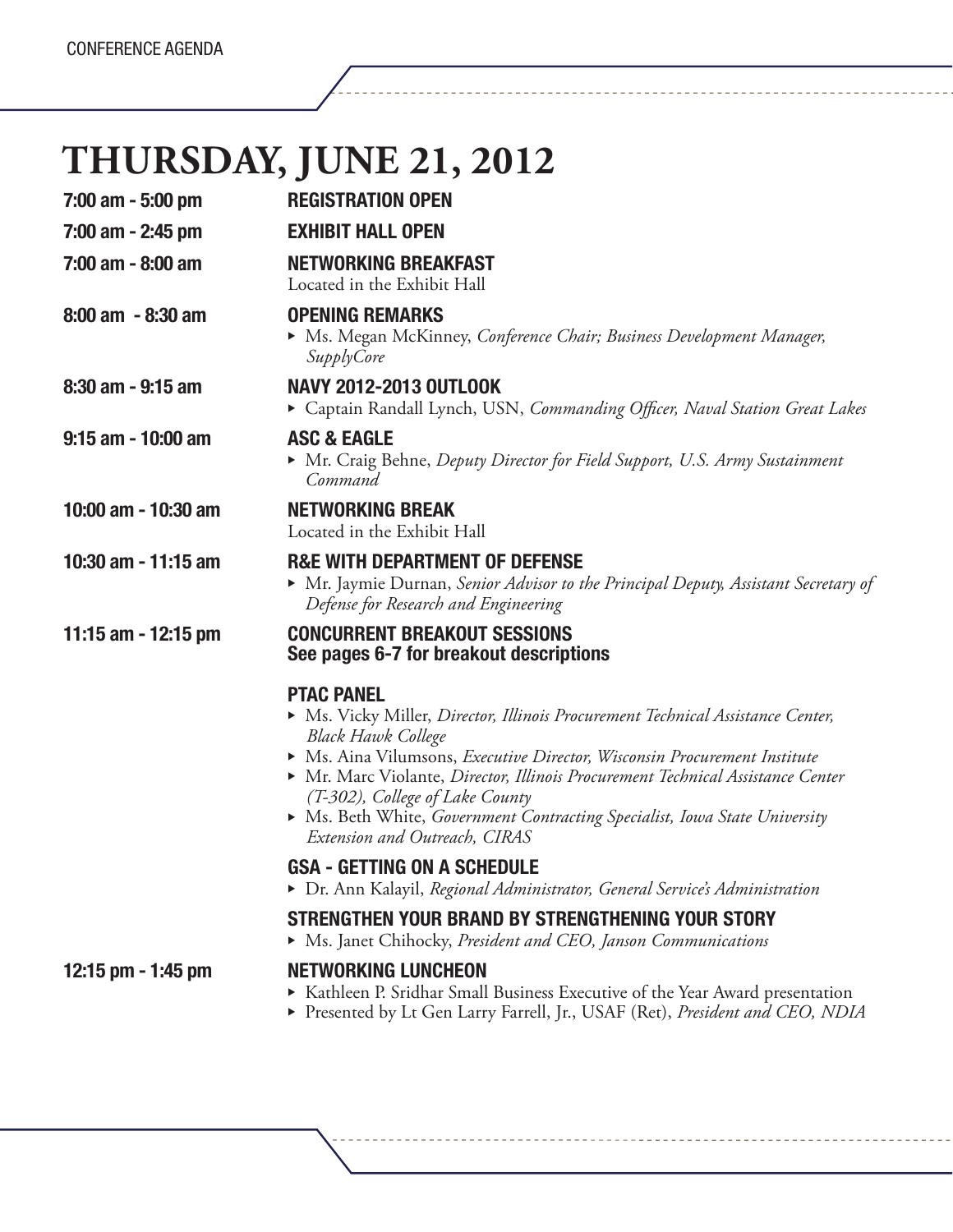# **THURSDAY, JUNE 21, 2012 CONTINUED**

| 1:45 pm - 2:45 pm   | <b>CONCURRENT BREAKOUT SESSIONS</b><br>See pages 6-7 for breakout descriptions                                                                                                                                                                                                                                                                                                                                      |  |  |
|---------------------|---------------------------------------------------------------------------------------------------------------------------------------------------------------------------------------------------------------------------------------------------------------------------------------------------------------------------------------------------------------------------------------------------------------------|--|--|
|                     | <b>HOW TO DO BUSINESS WITH THE FEDERAL GOVERNMENT</b><br>• Ms. Kathy Granger, Small Business Specialist, Office of Small Business Programs<br>U.S. Army Sustainment Command & Joint Munitions Command                                                                                                                                                                                                               |  |  |
|                     | JOINT VENTURES AS A MAXIMUM WIN STRATEGY<br>• Mr. Jerry Miles, Attorney, Shulman Rogers                                                                                                                                                                                                                                                                                                                             |  |  |
|                     | <b>CAPITALIZING ON THE RULE OF TWO AND OTHER SET-ASIDE BUSINESS</b><br><b>STRATEGIES</b><br>• Mr. Bill Hughes, Attorney, Whyte Hirschboeck Dudek S.C.                                                                                                                                                                                                                                                               |  |  |
| 2:45 pm - 3:15 pm   | <b>NETWORKING BREAK</b><br>Located in the Exhibit Hall                                                                                                                                                                                                                                                                                                                                                              |  |  |
| $3:15$ pm - 4:15 pm | <b>CONCURRENT BREAKOUT SESSIONS</b><br>See pages 6-7 for breakout descriptions                                                                                                                                                                                                                                                                                                                                      |  |  |
|                     | <b>MANUFACTURING SUPPLY CHAIN PANEL</b><br>Moderator:<br>• Mr. Jerry Kroon, Board of Directors, Thomas James International<br><b>Panelists:</b><br>Ms. Jennifer Moll, President, Miller-Holzwarth, Inc.<br>• Ms. Laurie Moncrieff, President, Adaptative Manufacturing Solutions<br>Mr. Chuck Muizers, Chief Strategy Officer, Skylla Engineering, Ltd<br>Mr. Peter Provenzano, President and CEO, SupplyCore, Inc. |  |  |
|                     | <b>BUSINESS DEVELOPMENT</b><br>Mr. Brent Paris, Co-owner, BID Designs<br>"MY PROPOSAL HAS BEEN REJECTED! MY AWARD HAS BEEN                                                                                                                                                                                                                                                                                          |  |  |
|                     | <b>PROTESTED! WHAT DO I DO?" HOW TO HANDLE PROTESTS IN THE CURRENT</b><br><b>ENVIRONMENT, WITH A LEADING EXPERT ANSWERING QUESTIONS</b><br>Mr. Ron Perlman, Attorney, Holland & Knight, LLP                                                                                                                                                                                                                         |  |  |
| $4:15$ pm           | <b>CONFERENCE CONCLUDES</b>                                                                                                                                                                                                                                                                                                                                                                                         |  |  |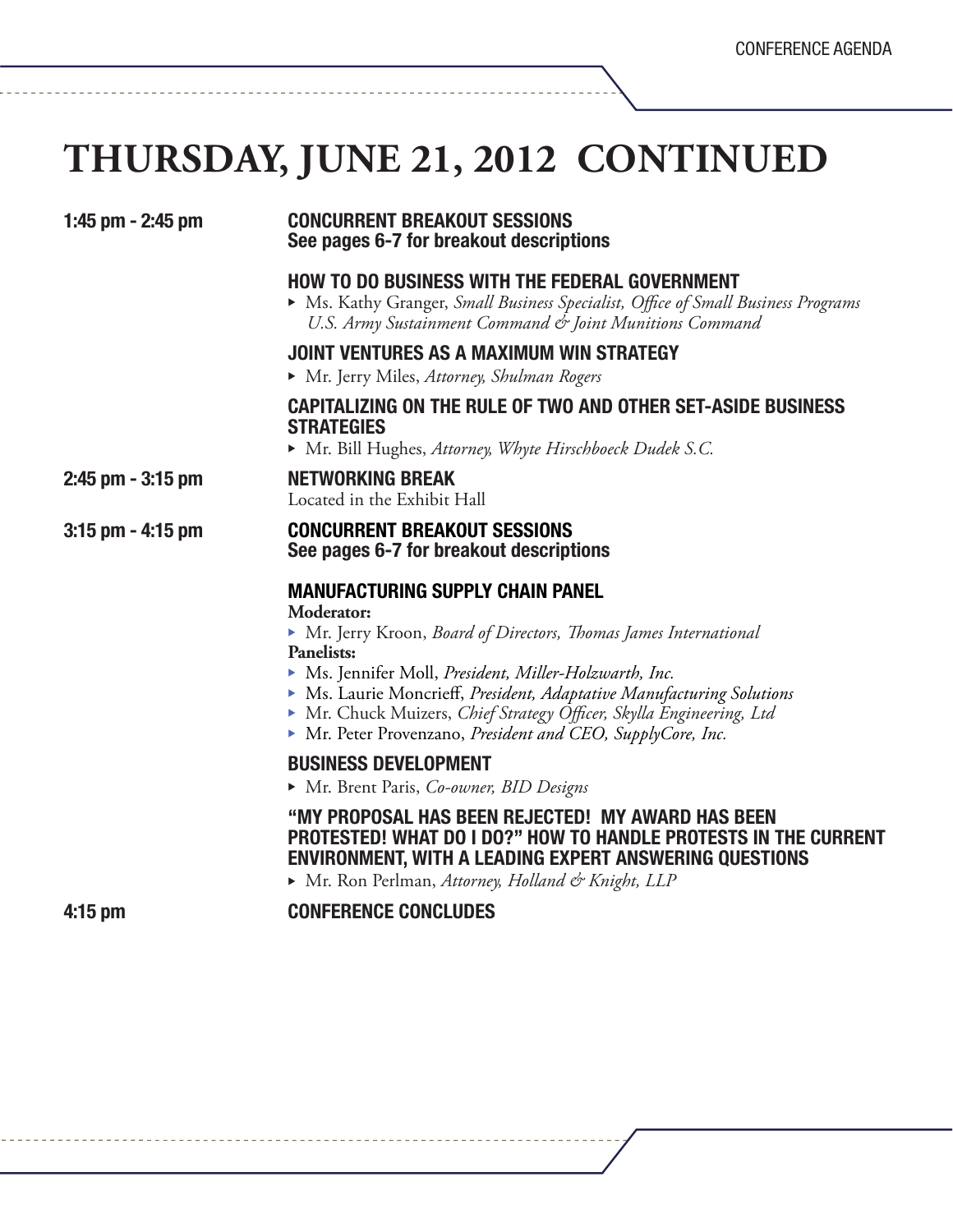# **BREAKOUT DESCRIPTIONS**

| <b>THURSDAY JUNE 21, 2012</b> |  |  |
|-------------------------------|--|--|
|-------------------------------|--|--|

### **11:15 am - 12:15 PM**

| Room 25             | <b>PTAC PANEL</b><br>Ms. Vicky Miller, Director, Illinois Procurement Technical Assistance Center Black Hawk<br>College<br>Ms. Aina Vilumsons, Executive Director, Wisconsin Procurement Institute<br>Mr. Marc Violante, Director, Illinois Procurement Technical Assistance Center (T-302),<br>College of Lake County<br>Ms. Beth White, Government Contracting Specialist, Iowa State University Extension and<br>Outreach, CIRAS                                                                                                                                                                                                                                                                                                                                                               |
|---------------------|---------------------------------------------------------------------------------------------------------------------------------------------------------------------------------------------------------------------------------------------------------------------------------------------------------------------------------------------------------------------------------------------------------------------------------------------------------------------------------------------------------------------------------------------------------------------------------------------------------------------------------------------------------------------------------------------------------------------------------------------------------------------------------------------------|
| Room 24             | <b>GSA - GETTING ON A SCHEDULE</b><br>Dr. Ann Kalayil, Regional Administrator, General Service's Administration<br>Dr. Kalayil is going to give a an overview of what GSA is and how they do business. She is also<br>going discuss the how to get on the GSA Schedule. In addition, she will speak to some of the<br>business lines that may interest the National Defense Industrial Association Small Businesses such as:<br>Global Supply and GSA's Defense and Military schedules.                                                                                                                                                                                                                                                                                                           |
| Room <sub>23</sub>  | <b>STRENGTHEN YOUR BRAND BY STRENGTHENING YOUR STORY</b><br>Ms. Janet Chihocky, President and CEO, Janson Communications<br>Ms. Chihocky will offer insights to help you communicate your strategic vision and priorities<br>so stakeholders embrace the relevance, promise, and value of your message. Janet will help you<br>think through the framework for driving awareness and customer connectivity.                                                                                                                                                                                                                                                                                                                                                                                       |
| $1:45$ PM - 2:45 PM |                                                                                                                                                                                                                                                                                                                                                                                                                                                                                                                                                                                                                                                                                                                                                                                                   |
| Room <sub>25</sub>  | HOW TO DO BUSINESS WITH THE FEDERAL GOVERNMENT<br>Ms. Kathy Granger, Small Business Specialist, Office of Small Business Programs, U.S. Army<br>Sustainment Command & Joint Munitions<br>How to do business with the federal government, with a highlight on business opportunities with<br>the Army Sustainment Command, Joint Munitions Command, and the Army Contracting<br>Command-Rock Island customers.                                                                                                                                                                                                                                                                                                                                                                                     |
| Room 24             | <b>JOINT VENTURES AS A MAXIMUM WIN STRATEGY</b><br>Mr. Jerry Miles, Attorney, Shulman Rogers<br>Joint ventures are teaming arrangements that help small businesses leverage relationships with and<br>resources of strategic partners to become more competitive for larger bids and to tap into new<br>markets. It is critical for all contractors to understand the circumstances under which joint ventures<br>can be a viable strategy for winning bids when competing with contractors who only utilize the<br>prime-subcontractor form of teaming arrangement. This discussion will show you how to use joint<br>ventures as a strategy for pursuing ongoing opportunities with small, midsize, and large companies<br>and how to avoid common pitfalls in structuring joint venture teams. |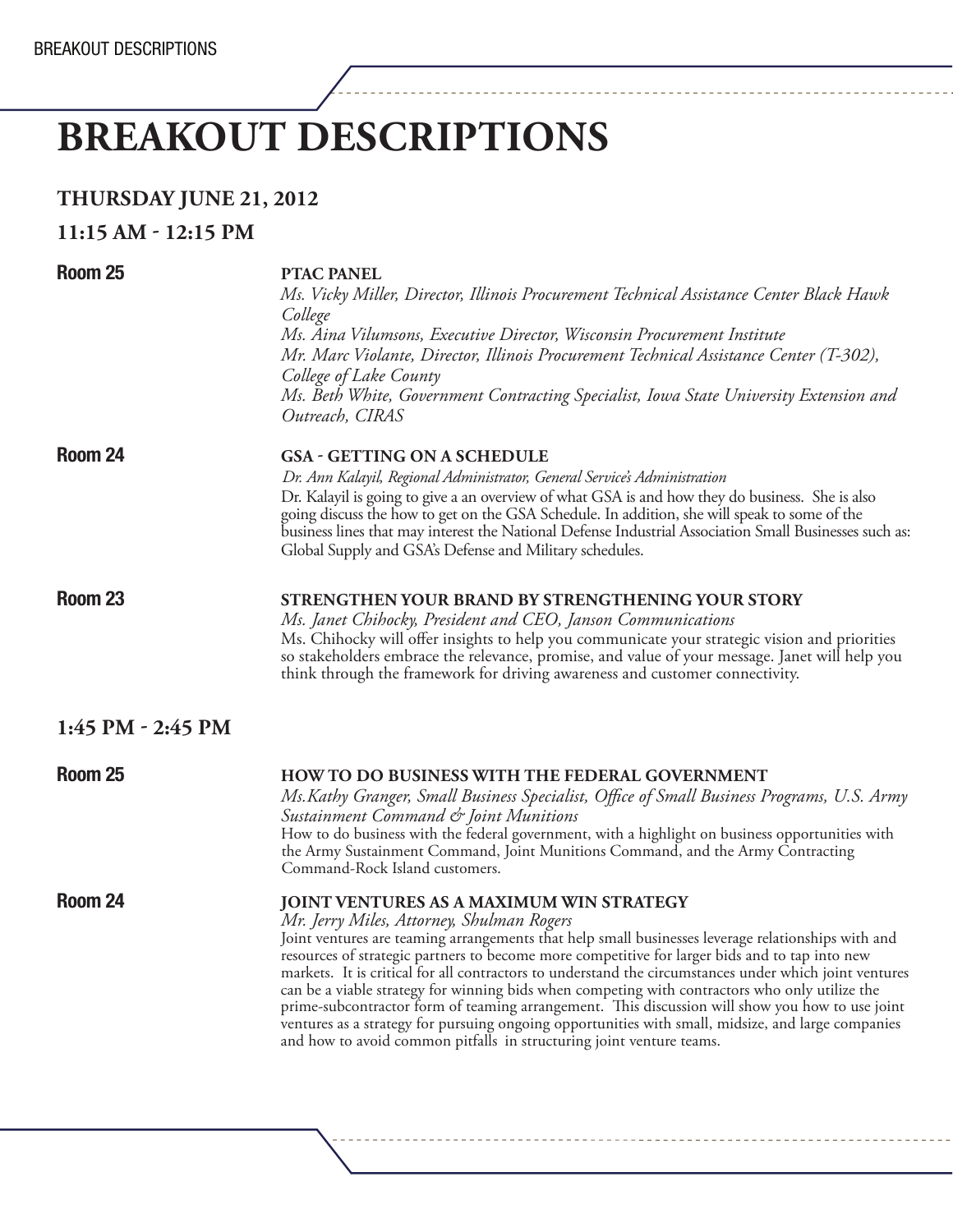# **breakout descriptions**

### **1:45 pm - 2:45 PM Continued**

### Room 23 **CAPITALIZING ON THE RULE OF TWO AND OTHER SET-ASIDE BUSINESS Strategies**

*Mr. Bill Hughes, Attorney, Whyte Hirschboeck Dudek SC*<br>The federal government provides many opportunities for small businesses to receive contracts on a preferred or set-aside basis without competing with large businesses for award. Understanding how to maximize and take advantage of these opportunities is critical for small businesses. This session will provide information regarding eligibility requirements for various set-aside programs, including set-asides for small businesses, disadvantaged businesses, woman-owned businesses, and service-disabled veteran-owned small business concerns. SBA size standards and affiliation rules, particularly relating to joint ventures will be addressed, along with essential information regarding ownership and control requirements. The focus of the session will be on successful strategies for having procurements set aside, pursuing set-aside awards and filing or defending against size-status protests.

### **3:15 pm - 4:15 PM**

 

### Room 25 **Manufacturing supply chain panel**

 **Moderator:**

*Mr. Jerry Kroon, Board of Directors, Thomas James Internationl* **Panelists:**  *Ms. Jennifer Moll, President, Miller-Holzwarth, Inc. Ms. Laurie Moncrieff, President, Adaptative Manufacturing Solutions* 

 *Mr. Chuck Muizers, Chief Strategy Officer, Skylla Engineering, Ltd Mr. Peter Provenzano, President and CEO, SupplyCore, Inc.* 

**Room 24 BUSINESS DEVELOPMENT**<br>*Mr. Brent Paris, Co-owner, BID Designs* 

Business development for government contractors begins well before the RFP is released and a proposal is developed. The most significant wins for companies are a result of solid strategy development and implementation crafted for the specific solicitation – focused on the customer's needs. A strategically marketed and developed proposal will stand out from the competition, increasing your win probability.

 This session, designed specifically for small businesses, will provide the fundamentals for identifying, pursuing, and wininng more government contracts. Attendees will leave empowered to immediately put these fundamentals in motion, helping their companies devise winning strategies to increase their bottom line.

Room 23 **MY PROPOSAL HAS BEEN REJECTED! MY AWARD HAS BEEN PROTESTED! What do I do?" How to Handle Protests in the Current Environment, with a Leading Expert Answering Questions** 

 *Mr. Ron Perlman, Attorney, Holland & Knight, LLP* In the current Federal Government Contracting environment, protests are a fact of life. Size protests, protests against improper evaluations, protests against Low Price Technically Acceptable awards, etc. In the break-out session planned, Ron Perlman (one of the leading Government Contract attorneys, will deal with situations involving these situations, providing both industry practical and legal information, both strategic and tactical. This session will be of value to anyone involved in the contract proposal or award process.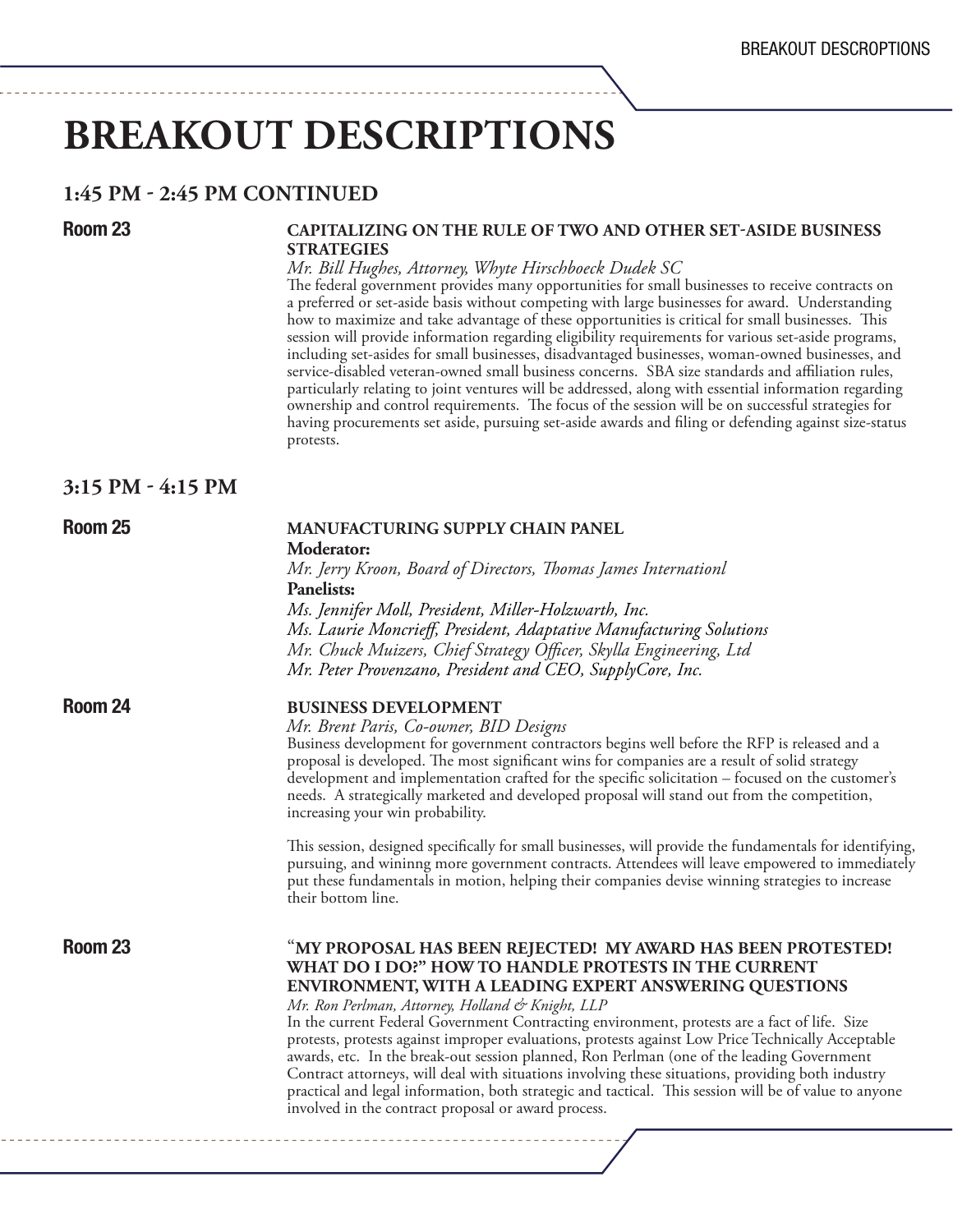# **Exhibit Hall**

101 103 105 107

|  | 102  104  106  108      |  |
|--|-------------------------|--|
|  | 201  203  205  207  209 |  |

202 204 206 208 210

| <b>COMPANY NAME</b>                       | <b>BOOTH</b><br># | <b>COMPANY NAME</b>                                               | <b>BOOTH</b><br># |
|-------------------------------------------|-------------------|-------------------------------------------------------------------|-------------------|
| AEG GROUP                                 | 204               | <b>ILLINIOIS PROCUREMENT TECHNICAL</b><br><b>ASSITANCE CENTER</b> | 103               |
| ARMY SUSTAINMENT COMMAND                  | 208               | <b>JIT MILITARY SALES</b>                                         | 102               |
| <b>BATTELLE</b>                           | 210               | MISSILE DEFENSE AGENCY                                            | 106               |
| <b>BIDSPEED</b>                           | 108               | PARTNERSHIP FOR DEFENSE<br><b>INNOVATION</b>                      | 205               |
| CUSTOM MARINE, INC.                       | 206               | SILICON FOREST ELECTRONICS, INC.                                  | 201               |
| DEPARTMENT OF HOMELAND<br><b>SECURITY</b> | 209               | SUPPLY CORE, INC.                                                 | 203               |
| DESIGN DEPARTMENT, INC.                   | 107               | UPI MANUFACTURING                                                 | 104               |
| <b>DLA AVIATION RICHMOND</b>              | 105               | VAL-FAB, INC.                                                     | 101               |
| DYNOMAX, INC.                             | 207               | WS DARLEY & COMPANY                                               | 202               |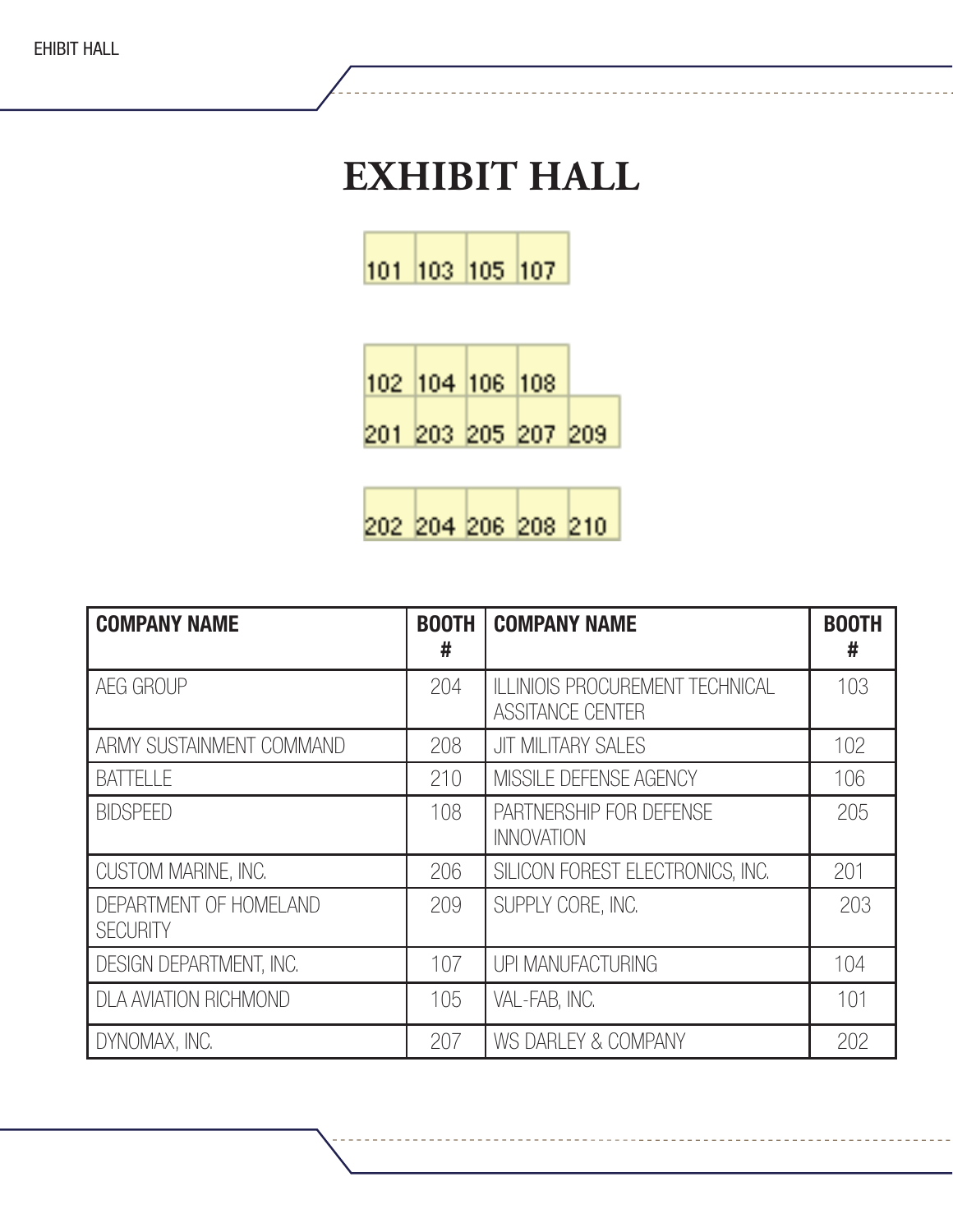# THANK YOU TO our sponsors!



Worldwide Supplies • Worldwide Support

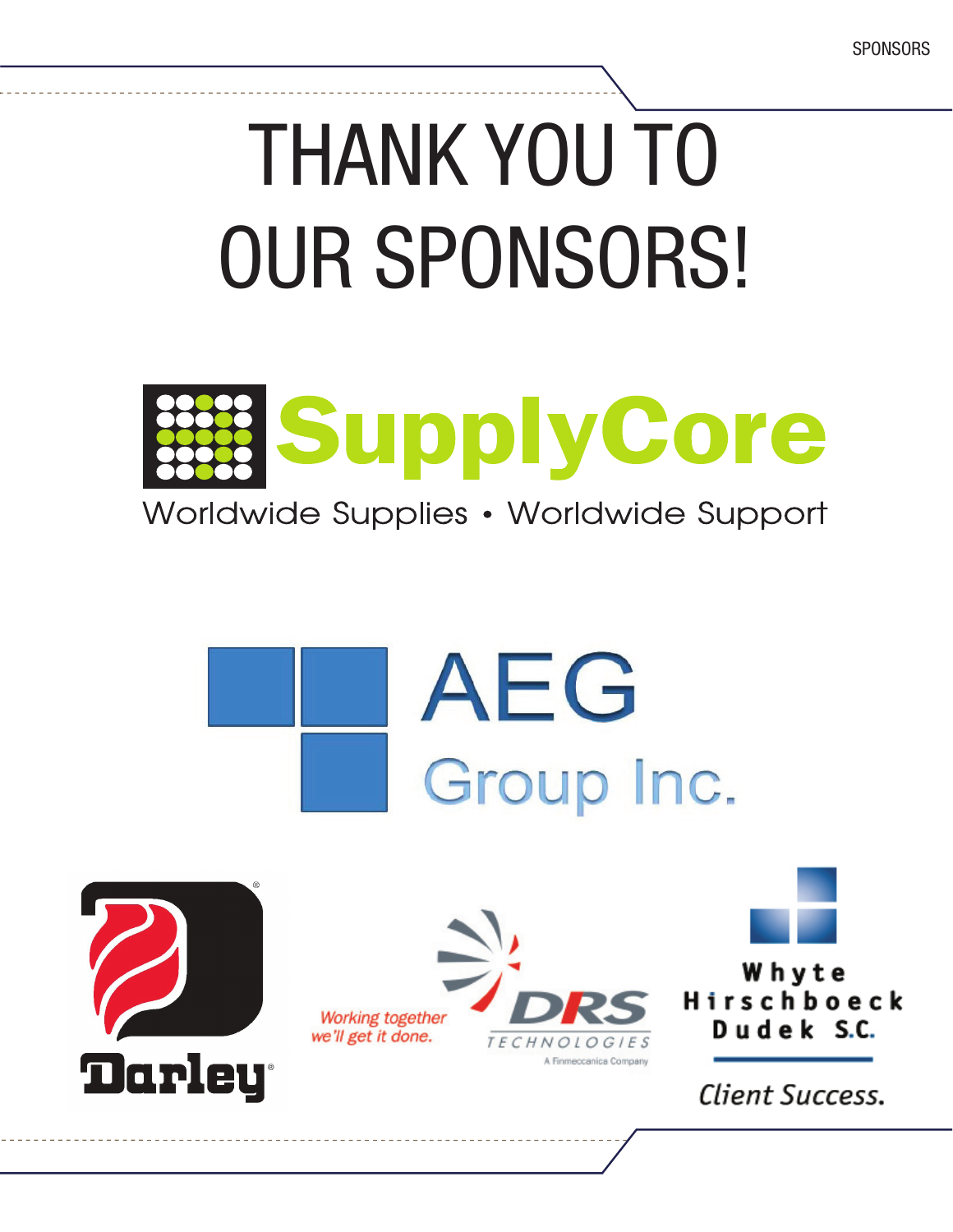

## Worldwide Supplies • Worldwide Support

SupplyCore is an integrated logistics solutions company, providing key support services to the United States Government globally and in at-risk environments. Our expertise includes: procurement, warehousing and logistics services, facilities maintenance and management, base operations and support, vehicle and aircraft after-market parts, service and recapi- talization, and contingency operations.

SupplyCore's ability to rapidly adapt to new regulations, sudden shifts in demand, and the unique logistical requirements of its customers has made SupplyCore a leader in materiel procurement and supply chain management.

SupplyCore manages thousands of suppliers that provide a wide variety of construction and maintenance materials along with competitive pricing. SupplyCore has an online catalog with more than 350,000 catalog items and welcomes requests for quotes for non-catalog items and services. This lean management means efficient logistics throughput from the factory to the foxhole.

SupplyCore handles non-core functions and provides tailor-made facilities management services to improve the day to day running of the workplace through specialized facilities maintenance and management arrangements.

SupplyCore not only supplies products and services, but acts as an integration agent providing a guaranteed level of performance with its performance-based logistics. We provide shippers, manufacturers, service technicians, trainers and other companies or individuals to provide total support for products, systems and facilities worldwide.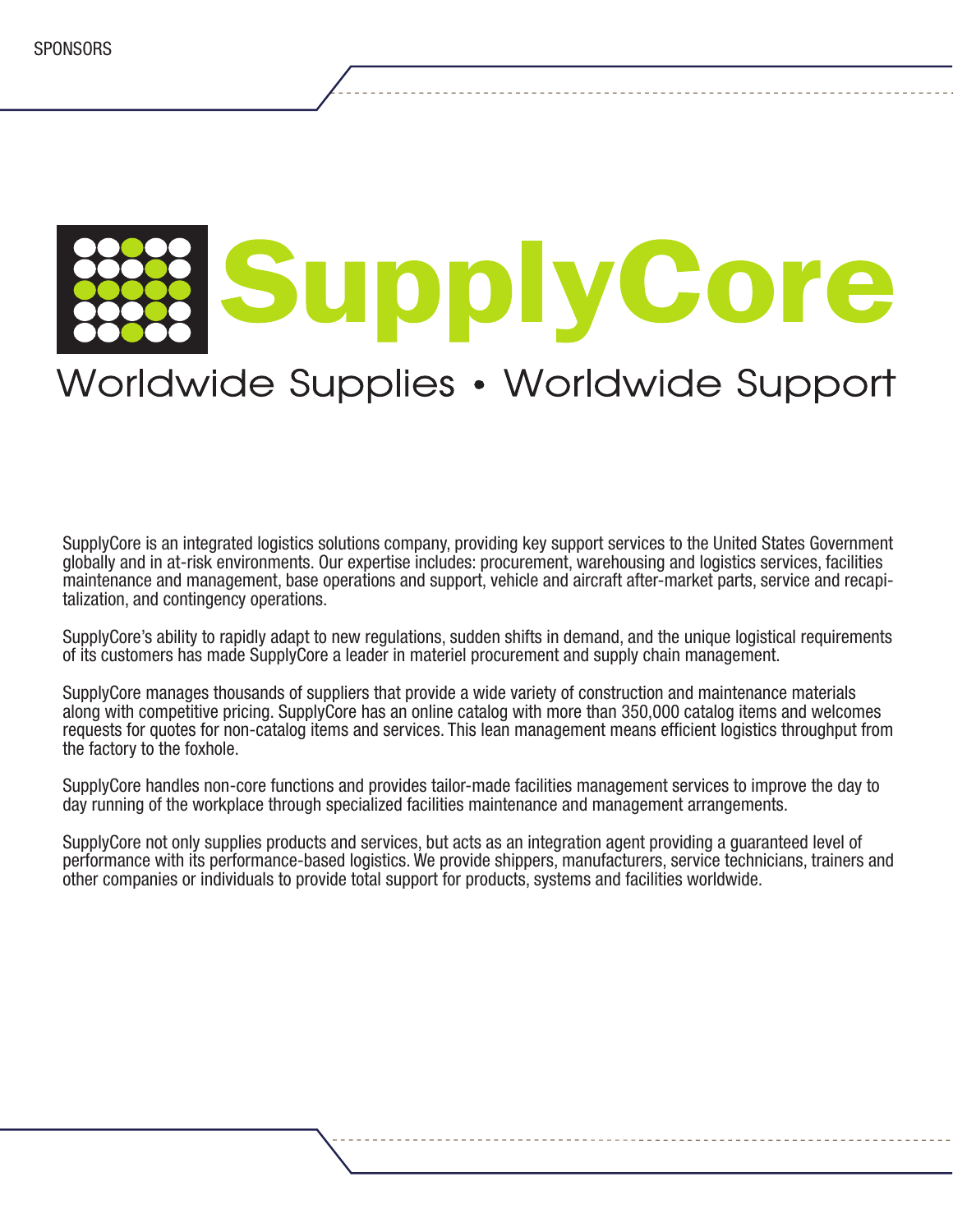

AEG Group Inc. is an integrator for Communication Systems, working mainly on Motorola radio platforms. AEG caters to both domestic and international markets including not only federal government agencies but also industrial, utility, public safety, emergency services and commercial users.

AEG provides tested military-grade solutions in radio-communications and information technology. AEG Group is one<br>of the main Motorola Federal Partners and it prides itself in understanding the government's infrastructure ments and has aligned its business to support the needs of its federal civilian and military customers. AEG is par-<br>ticularly well positioned to offer end-to-end solutions that enable federal agencies to procure from a sin source.

AEG Group is helping government agencies communicate more easily and effectively by providing land mobile radios,<br>tactical radios, E911 and dispatch center solutions, upgrades, maintenance and repairs to the existing radio ment deployed. We put our knowledge and experience to work for Department of Defense (DoD) and Civilian agen-<br>cies to create wireless, land-mobile-radio (LMR), and satellite solutions. As a result, government agencies now information more rapidly, track their activities more effectively, and ultimately protect America.

We are directly accountable for the success of our solutions and have a thorough understanding of federal contract-<br>ing regulations to help mitigate contractual or technical compliance tasks.

You can find out more about us by going to aeg-group.com or aegstore.com